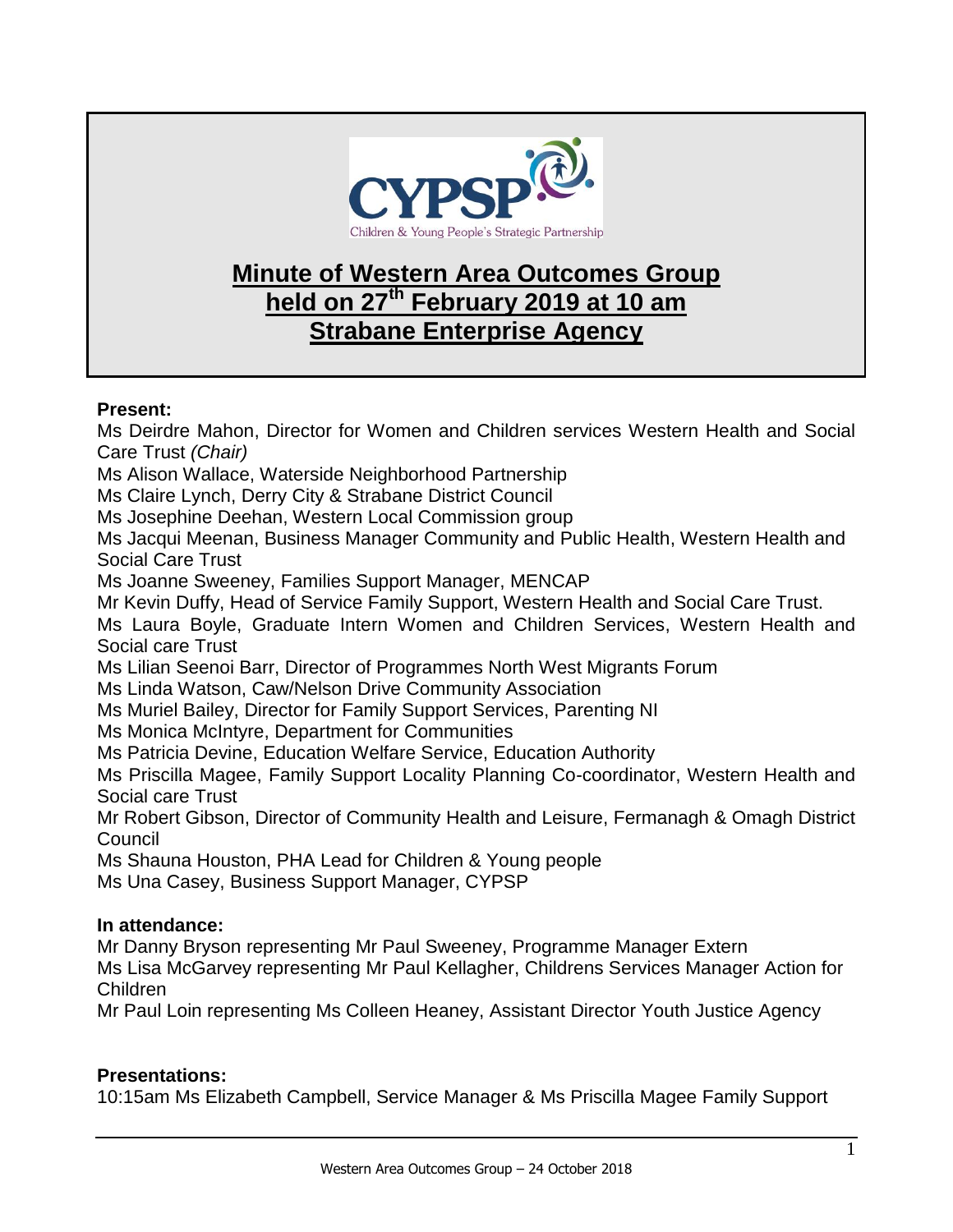Locality planning coordinator delivering a presentation on the Anti-poverty Practice Framework for Social Work in Northern Ireland

| $\mathbf 1$    | <b>Apologies</b>                                                                                                                                                    |
|----------------|---------------------------------------------------------------------------------------------------------------------------------------------------------------------|
|                | Ms Ann McDuff, Assistant Director Community and Public Health Western Health and                                                                                    |
|                | Social care Trust                                                                                                                                                   |
|                | Ms Brenda MacQueen, Director Dry Arch Childrens Centre                                                                                                              |
|                | Ms Bronagh Donnelly Family Support Locality Planning coordinator Western Health                                                                                     |
|                | and Social care Trust                                                                                                                                               |
|                | Ms Cathy McCloskey Operations Manager Early Years Organisation                                                                                                      |
|                | Ms Colleen Heeney Assistant Direct Youth Justice Agency                                                                                                             |
|                | Ms Helen Dunn CYPSP Regional Hub coordinator Health & Social Care Board                                                                                             |
|                | Ms Maura Mason, Manager Western Child care Partnership.                                                                                                             |
|                | Mr Maurice Leeson Professional advisor HSCB                                                                                                                         |
|                | Mr Paul Kellagher, Children Services Manager, Action for Children                                                                                                   |
|                | Ms Sheena Funston Acting Head of Service for Health Improvement. Equality &<br><b>Involvement Department</b>                                                        |
|                |                                                                                                                                                                     |
| $\mathbf{2}$   | Notes of Previous Meeting held on 19 December 2018                                                                                                                  |
|                | Minutes were amended. Ms Laura Boyle agreed to update.                                                                                                              |
|                |                                                                                                                                                                     |
| $\overline{3}$ | <b>Matters Arising</b>                                                                                                                                              |
|                | Ms Una Casey advised that she would share the Holiday hunger reports in Ms                                                                                          |
|                | Bronagh Donnelly's absence                                                                                                                                          |
|                |                                                                                                                                                                     |
|                | Ms Deirdre Mahon confirmed the letter to the Education authority to raise awareness                                                                                 |
|                | of the Period poverty campaign, has been sent to Ms Claire Managan and is awaiting                                                                                  |
|                | a response.                                                                                                                                                         |
|                | <b>Presentation from Priscilla Magee and Elizabeth Campbell about the Anti-poverty</b>                                                                              |
|                | <b>Practice Framework:</b>                                                                                                                                          |
|                |                                                                                                                                                                     |
|                | Priscilla Magee and Elizabeth Campbell presented the Anti-Poverty Practice                                                                                          |
|                | Framework for Social Work in Northern Ireland which was launched regionally by the                                                                                  |
|                | Department of Health in Belfast, in July 2018 and locally, by the Western Trust in                                                                                  |
|                | L'Derry later in the year.                                                                                                                                          |
|                |                                                                                                                                                                     |
|                | The Framework, which was contributed to by Mr Kieran Downey, highlights that                                                                                        |
|                | twenty per cent of NI's population live in poverty which has a disproportionate impact                                                                              |
|                | on many of the people social workers support, whether it is people with mental health                                                                               |
|                | problems, people with a disability, Carers or children and families. Ms Campbell<br>spoke about how this practice framework aims to support social workers in NI to |
|                | recognise and respond to the impact of poverty on individuals, families and                                                                                         |
|                | communities.                                                                                                                                                        |
|                |                                                                                                                                                                     |
|                | Ms Magee described that the framework dovetails with the on-going work of the                                                                                       |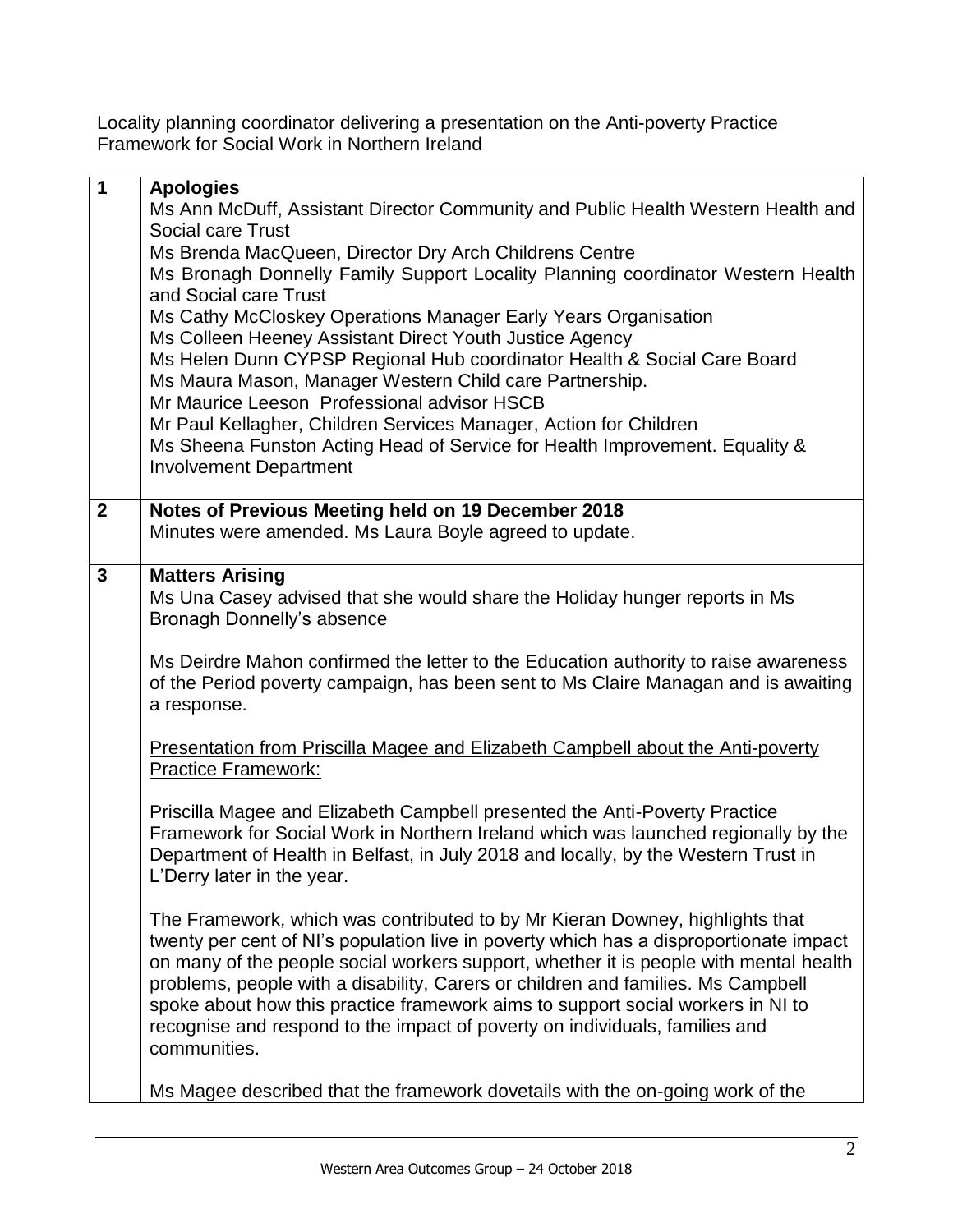|   | Fermanagh and Omagh Community Plan which includes an action and work stream<br>regarding poverty and in particular rural poverty which reflects its geographical<br>nature.                                                                                                                                                                                                                                                                                                                                                                                                                                                                                                                                                                                                                                                                                                                                                                                             |
|---|-------------------------------------------------------------------------------------------------------------------------------------------------------------------------------------------------------------------------------------------------------------------------------------------------------------------------------------------------------------------------------------------------------------------------------------------------------------------------------------------------------------------------------------------------------------------------------------------------------------------------------------------------------------------------------------------------------------------------------------------------------------------------------------------------------------------------------------------------------------------------------------------------------------------------------------------------------------------------|
|   | After the presentation, members were received a recent paper 'Stripping the<br>Wallpaper of Practice: Empowering Social Workers to Tackle Poverty' which supports<br>the framework and was written by local academics from QUB.Ms Mahon<br>acknowledged the valuable information delivered by Ms Magee and Ms Campbell.                                                                                                                                                                                                                                                                                                                                                                                                                                                                                                                                                                                                                                                 |
|   | Members discussed possible solutions of breaking down the social stigma of poverty.<br>Many agreed that existing free resources should be explored such as play areas and<br>outdoor gyms. This would improve self-esteem and enhance social interaction.                                                                                                                                                                                                                                                                                                                                                                                                                                                                                                                                                                                                                                                                                                               |
|   | Ms Linda Watson informed members of the mid-term report on the Healthy Kidz<br>Programme. Feedback from the programme was extremely positive.                                                                                                                                                                                                                                                                                                                                                                                                                                                                                                                                                                                                                                                                                                                                                                                                                           |
|   | <b>Action:</b>                                                                                                                                                                                                                                                                                                                                                                                                                                                                                                                                                                                                                                                                                                                                                                                                                                                                                                                                                          |
|   | Ms Mahon asked each member within their role to discuss the social<br>work poverty strategy within their organisations.                                                                                                                                                                                                                                                                                                                                                                                                                                                                                                                                                                                                                                                                                                                                                                                                                                                 |
| 4 | Update from Locality Planning Groups attached (Ms Donnelly and Ms Magee to<br>report)                                                                                                                                                                                                                                                                                                                                                                                                                                                                                                                                                                                                                                                                                                                                                                                                                                                                                   |
|   | Ms Magee updated members on the current issues and updates within Locality<br>Planning Groups. These included closures within the Fermanagh area, the increase<br>in enquiries from FIS and step-down cases being referred to the Hub. Ms Magee also<br>reported on the newly appointed person for MACE. Refer to document circulated by<br>Ms Magee.                                                                                                                                                                                                                                                                                                                                                                                                                                                                                                                                                                                                                   |
|   | It was also reported that Law centre NI delivered training on Universal credit<br>Information and Awareness which targeted the Trust, Locality Planning Groups,<br>Family support Hubs, Social work staff, SUSE 16+ information Hub and South West<br>Collage. Positive feedback was received by attendees.                                                                                                                                                                                                                                                                                                                                                                                                                                                                                                                                                                                                                                                             |
|   | Ms Casey reported on behalf of Ms Donnelly on the Northern Sector LPGs report.<br>The report noted that issues/gaps in service provision throughout each of the 4<br>localities remain constant with the concern about the lack of targeted early<br>intervention mental health services remaining the main topic and issue of concern.<br>Discussions about the gaps in specific services targeted children and young people<br>experiencing low level mental health issues remain an area of great concern. The<br>solution proposed by localities is that we invest in specific early intervention service<br>that works with those identified with early signs of poor mental health and work more<br>closely to align the services that are already working to tackle this issue. Another<br>topic for concern was the waiting times for those referred to statutory services in<br>particularly CAHMS and ASD services, community organisations are very vocal in |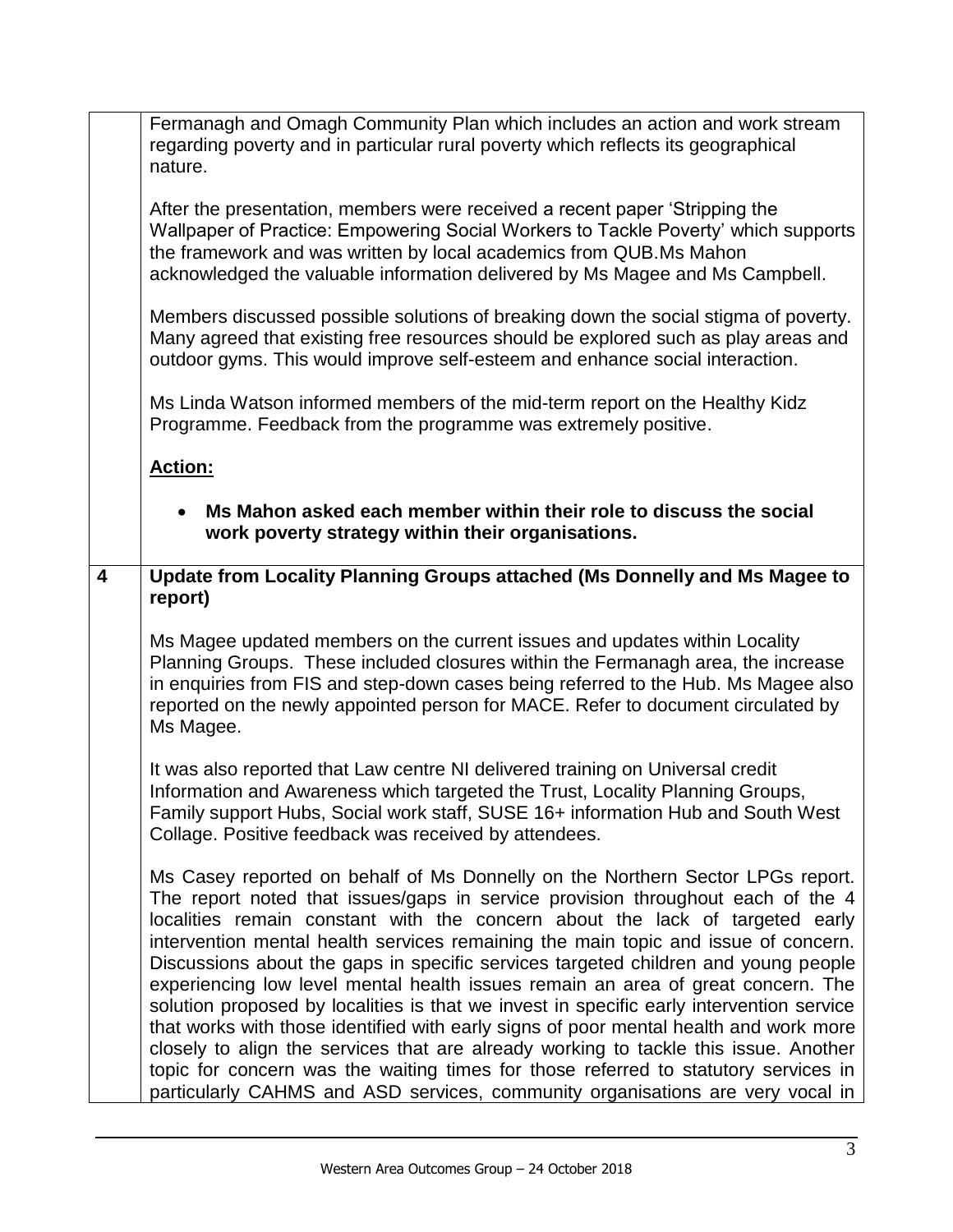|                 | expressing their wish for statutory services to reach out and use/base there services<br>in local areas, this would enable better collaborative working and could reduce the<br>number of missed appointments. The lack of services for families waiting on an ASD<br>assessment/diagnosis was of great concern throughout all localities. The lack of<br>services available to offer families support and guidance whilst waiting on an<br>assessment or indeed following a diagnosis was discussed greatly. |
|-----------------|---------------------------------------------------------------------------------------------------------------------------------------------------------------------------------------------------------------------------------------------------------------------------------------------------------------------------------------------------------------------------------------------------------------------------------------------------------------------------------------------------------------|
|                 | Ms Meenan reported that lower levels are getting referred back into CAMHS with Ms<br>Mahon added that there has been difficulty in recruiting a psychiatrist to CAMHS and<br>asked this information to be reported back to Ms Donnelly.                                                                                                                                                                                                                                                                       |
|                 | The LPGs also highlighted the rise of children and young people on reduced<br>timetables has once again been raised. Although unconfirmed numbers anecdotally<br>community and voluntaries partners are concerned about the number of children and<br>young people who have been placed on reduced hours, placing added stress on<br>families and the C/V sector.                                                                                                                                             |
|                 | <b>Action:</b>                                                                                                                                                                                                                                                                                                                                                                                                                                                                                                |
|                 | Ms Casey to raise the above issues to the CYPSP.                                                                                                                                                                                                                                                                                                                                                                                                                                                              |
| $5\phantom{.0}$ | <b>Early Intervention Updates</b>                                                                                                                                                                                                                                                                                                                                                                                                                                                                             |
|                 | Deferred to next meeting. Maurice Lesson was not in attendance to comment.                                                                                                                                                                                                                                                                                                                                                                                                                                    |
| $6\phantom{1}$  | Feedback from Dr Karen Treisman Workshops in February 2019                                                                                                                                                                                                                                                                                                                                                                                                                                                    |
|                 | Ms Casey reported that Karen Treisman workshops were very well attended and<br>feedback was extremely positive and many attending were asking for future<br>workshops. Evaluation reports from the workshops will be shared at the next<br>meeting.                                                                                                                                                                                                                                                           |
|                 | Ms Mahon commended this work and asked each member to think about how to<br>influence trauma-awareness within their own organisations and how member<br>organisations could pool budgets to fund more work on this                                                                                                                                                                                                                                                                                            |
| $\overline{7}$  | <b>Consideration of Future Workshops by Dr Karen Treisman [attached]</b>                                                                                                                                                                                                                                                                                                                                                                                                                                      |
|                 | Ms Mahon mentioned that future dates have been proposed for Ms Karen Treisman<br>to visit again. Ms Mahon suggested linking with the MACE project as they could<br>possibly help fund future workshops.                                                                                                                                                                                                                                                                                                       |
|                 | Mr Kevin Duffy reported that Mr Sean McCrory has left post. Recruitment and<br>shortlisting has taken place for this role, informing members that he will be on the<br>panel.                                                                                                                                                                                                                                                                                                                                 |
| 8               | Update on Western Area Outcomes Group Small Grants- Ms Meenan                                                                                                                                                                                                                                                                                                                                                                                                                                                 |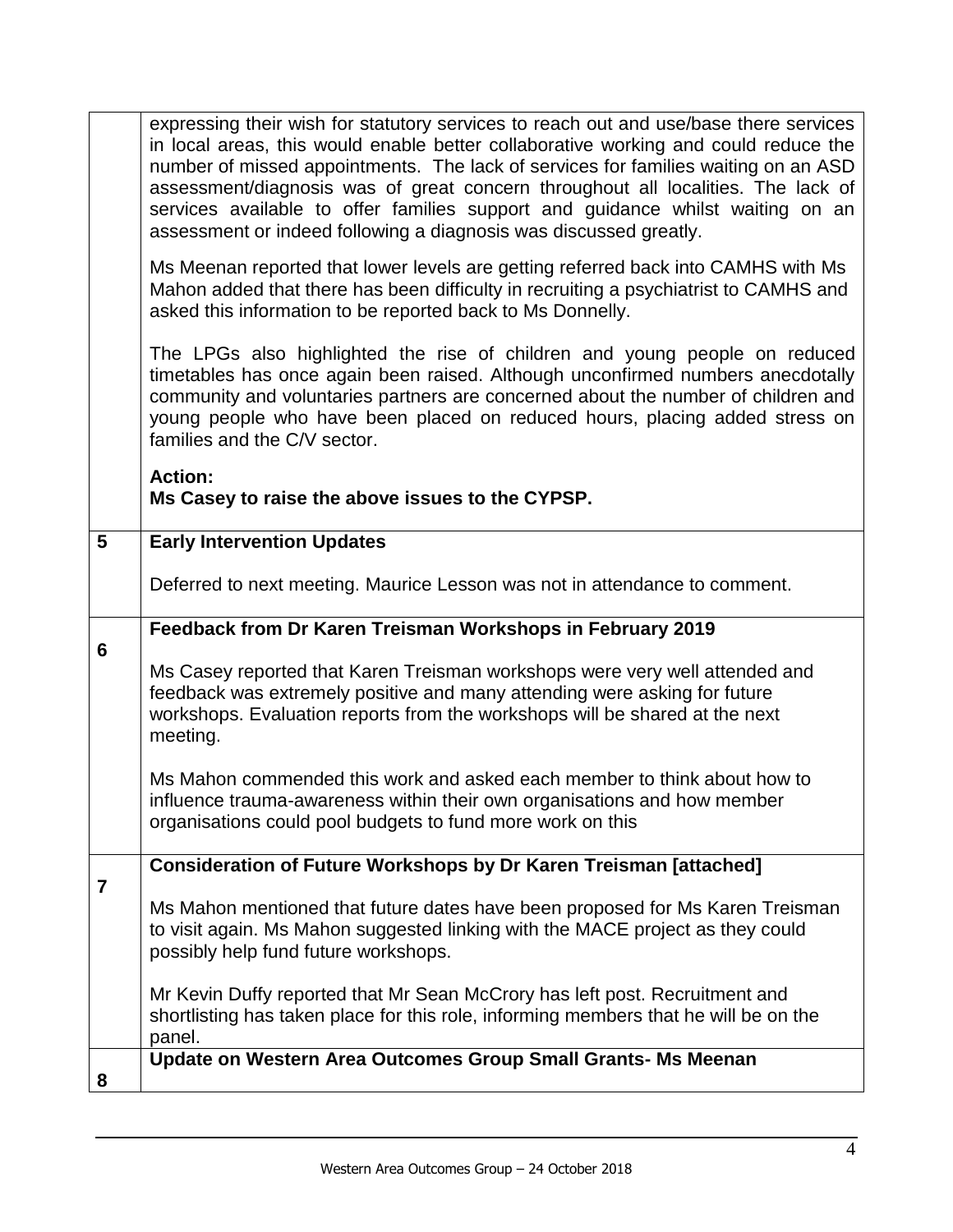|    | Ms Casey reported on the progress of the Small grants applications.                                                                                                                                                                                                                                |
|----|----------------------------------------------------------------------------------------------------------------------------------------------------------------------------------------------------------------------------------------------------------------------------------------------------|
|    | The small grants total funding was £37,000 and 38 organisations had applied.<br>Applications were discussed amongst panel members, with decisions being based on<br>the proposals outlined within each application form. 20 out of 38 applicants were<br>successful and offered a specific amount. |
|    | Letters of offer were issued out to successful applicants. Each letter of offer<br>displayed a cost breakdown which detailed the expenses that would be covered.<br>Activities/classes brochures which could be delivered free through the Trust were<br>also attached in the email.               |
|    | A discussion took place about the need to use the Outcomes Group funding in a<br>more long term way, as the small grants are very time consuming for applicants as<br>well as administration and monitoring of them, with possibly low impact that is hard to<br>measure the outcomes of.          |
|    | Members agreed that earlier conversations regarding small grants need to take place<br>from the 1 <sup>st</sup> April to help utilise and distribute small grants in a better way. This would<br>allow services to deliver valuable projects within a realistic time-frame.                        |
|    | Ms Mahon requested a group to link together to discuss how to manage the process<br>better next year and Ms Casey agreed to co-ordinate this group.                                                                                                                                                |
|    | Action: Ms Claire Lynch agreed to link with Mr Barry O'Hagan regarding a<br>council representative for the group.                                                                                                                                                                                  |
|    | Ms Mahon mentioned the importance of exploring statutory organisations that have<br>already funded projects.                                                                                                                                                                                       |
|    | Holiday Hunger-Consideration for Future Funding- Ms Casey [attached]                                                                                                                                                                                                                               |
| 9  | Ms Casey shared the Holiday Hunger feedback reports. Evaluations showed<br>excellent feedback with many valuable skills being developed through the project                                                                                                                                        |
|    | Members agreed that a discussion needs to take place on how to sustain the skills<br>developed from Holiday Hunger.                                                                                                                                                                                |
|    | UNESCO 9TH International Conference-13 & 14 June 2019 [attached]                                                                                                                                                                                                                                   |
| 10 | Members to note.                                                                                                                                                                                                                                                                                   |
| 11 | <b>Family Support Hubs Celebration Event [attached]</b>                                                                                                                                                                                                                                            |
|    | Members to note. This will take place Thursday $7th$ March 2019.                                                                                                                                                                                                                                   |
|    | Locality Planning Group members survey [attached]-Ms Casey                                                                                                                                                                                                                                         |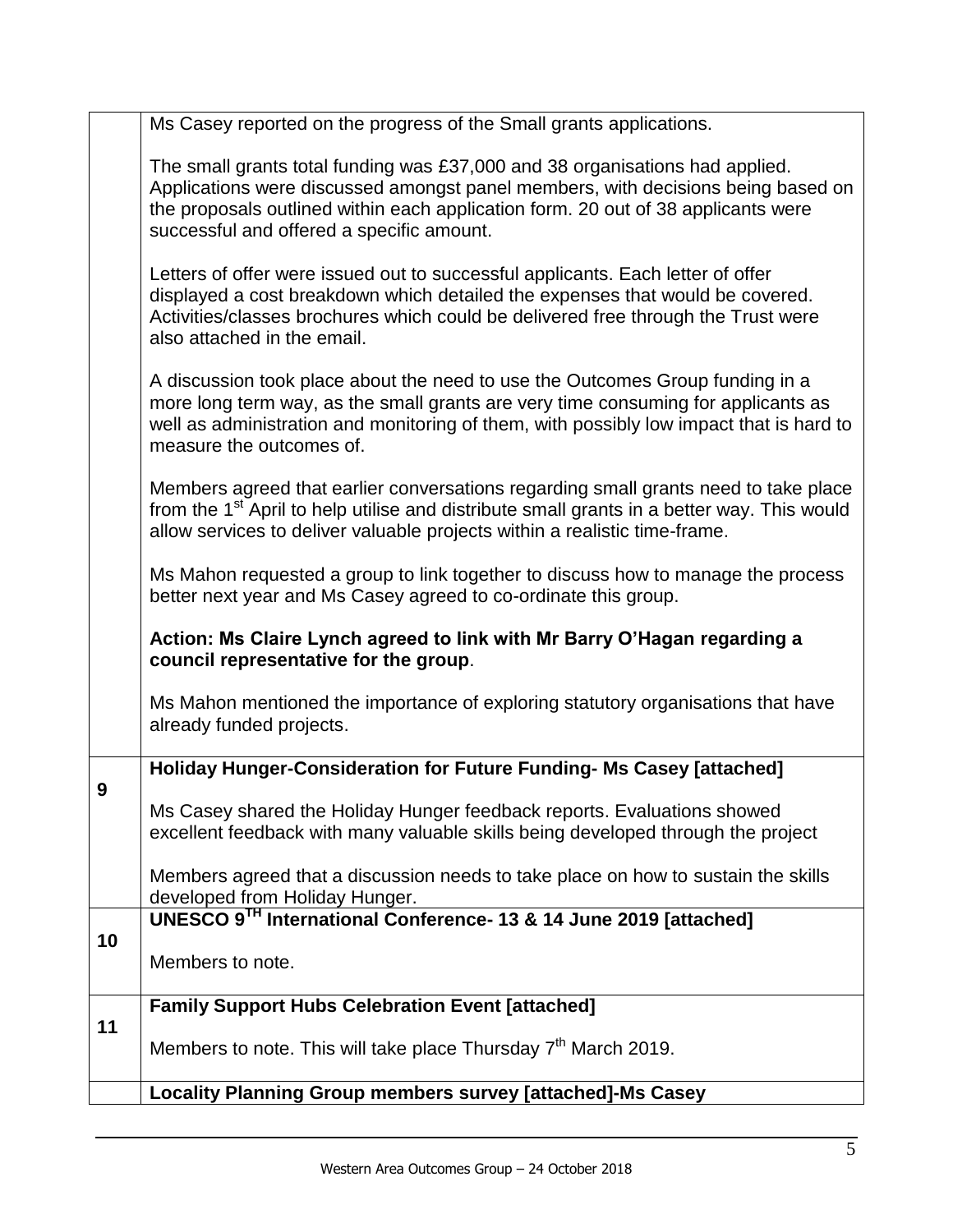| 12 | Ms Casey reported on the Regional Locality Planning Groups Member Survey<br>feedback. The circulated handouts displayed reports from the West only. Out of 1028<br>members 303 responded to the survey giving a response rate of 29.5%; 75<br>responses were from the West area. A full report can be found on the CYPSP<br>website.                                                                                                                                                                                                                                                                                                                                                                      |
|----|-----------------------------------------------------------------------------------------------------------------------------------------------------------------------------------------------------------------------------------------------------------------------------------------------------------------------------------------------------------------------------------------------------------------------------------------------------------------------------------------------------------------------------------------------------------------------------------------------------------------------------------------------------------------------------------------------------------|
|    | Feedback was, on the whole very positive, with respondents agreeing that LPGs<br>helped identify the service gaps in the locality, LPG respondents said there was<br>increased co-operation and collaboration across organisations in the locality. Some<br>points of constructive feedback included issues such as timing of meetings for some<br>members who do community work in addition to full time jobs who are unable to<br>attend meetings and have suggested an evening meetings once a year to<br>accommodate those who cannot attend during office hours. The full reports have<br>been shared with Locality Planners to take forward. This survey will be carried out<br>on an annual basis. |
|    | Members were advised that any staff in the locality area should be encouraged to<br>attend the locality planning groups.                                                                                                                                                                                                                                                                                                                                                                                                                                                                                                                                                                                  |
| 13 | <b>Communities in Transition-Mr Kevin Duffy</b>                                                                                                                                                                                                                                                                                                                                                                                                                                                                                                                                                                                                                                                           |
|    | Mr Duffy discussed the paramilitary and criminal activity and stressed the importance<br>of targeting specific areas in the North and exploring systemic issues such as mental<br>health and education. Mr Duffy also reported that the tendering process is being put<br>forward, advising that there is ongoing information available on the website.                                                                                                                                                                                                                                                                                                                                                   |
| 14 | <b>Community Planning</b>                                                                                                                                                                                                                                                                                                                                                                                                                                                                                                                                                                                                                                                                                 |
|    | Ms Claire lynch advised that Community Planning will be presented in the next<br>meeting in May. This will be presented by herself, Ms Bronagh Donnelly and Mr<br>Stephen Quigley. Ms Lynch advised that the Transformation academy will work out<br>how to jointly commission.<br>Refer to circulated attachment.                                                                                                                                                                                                                                                                                                                                                                                        |
|    | Ms Lynch advised that the key outcomes will be shared and the allocation of budgets<br>needs to be explored.                                                                                                                                                                                                                                                                                                                                                                                                                                                                                                                                                                                              |
| 15 | <b>Safeguarding</b>                                                                                                                                                                                                                                                                                                                                                                                                                                                                                                                                                                                                                                                                                       |
|    | No comments.                                                                                                                                                                                                                                                                                                                                                                                                                                                                                                                                                                                                                                                                                              |
| 16 | <b>CYPSP Think Family Sub Group/Hidden Harm</b>                                                                                                                                                                                                                                                                                                                                                                                                                                                                                                                                                                                                                                                           |
|    | Ms Shauna Houston reported on the Hidden Harm work, reporting that individuals will<br>be trained on the Five Step Method for Steps 2 Cope.                                                                                                                                                                                                                                                                                                                                                                                                                                                                                                                                                               |
|    | Ms Mahon expressed the importance of focusing on parents that have children<br>known to Social services and parents suffering from addiction etc. Motivational work                                                                                                                                                                                                                                                                                                                                                                                                                                                                                                                                       |